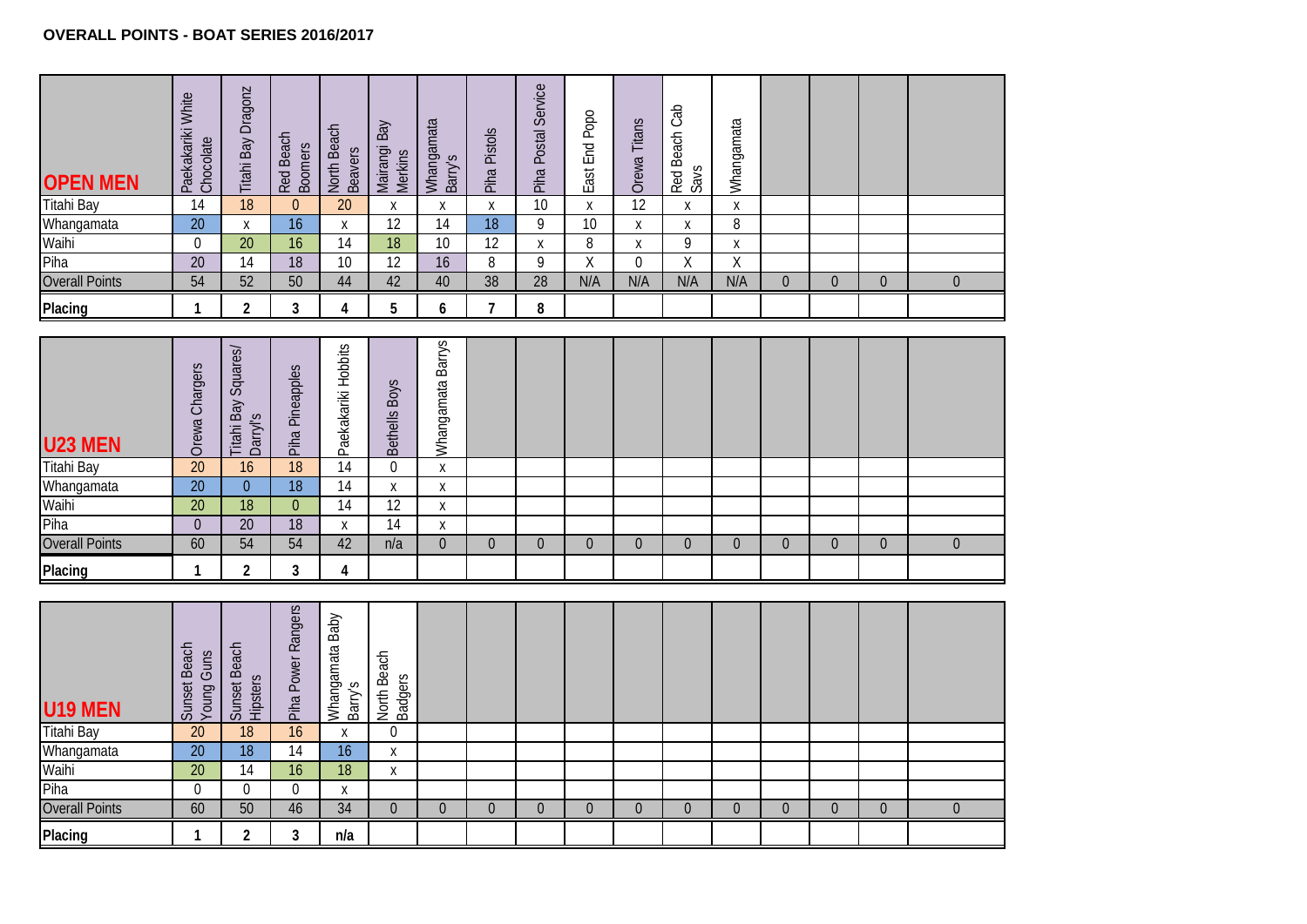## **OVERALL POINTS - BOAT SERIES 2016/2017**

| <b>OPEN</b><br><b>WOMEN</b> | S<br>Meerkat<br>Muriwai | <b>Muzzies</b><br>Beach<br>Red | $\sim$<br>imders<br>⊢<br>ΚĐ<br>m<br>Titahi | Pearls<br><b>Black</b><br>Piha | $\sigma$<br>Star<br>Orewa | abbits<br>$\sim$<br>each<br>മ<br>$\mathcal{B}$<br>$\propto$ | Gems<br>Orewa     | Ranu<br>Paekakariki | ∽<br>Open<br>δ<br>Ponies<br>$\infty$<br>Jal | Whangamata<br>Betty's | 88B<br>Omanu | Brighton<br>$\sim$<br>Bee:<br>Queen<br>New | $\mathbf{C}$<br>Mac<br>İ<br>Cheese<br>Muriwai |          |          |  |
|-----------------------------|-------------------------|--------------------------------|--------------------------------------------|--------------------------------|---------------------------|-------------------------------------------------------------|-------------------|---------------------|---------------------------------------------|-----------------------|--------------|--------------------------------------------|-----------------------------------------------|----------|----------|--|
| <b>Titahi Bay</b>           | 20                      | 18                             | 16                                         | X                              | 14                        | 12                                                          | $\mathbf{v}$<br>∧ | X                   | 10                                          | X                     | X            | $\mathbf{v}$<br>A                          | X                                             |          |          |  |
| Whangamata                  | 20                      | 18                             | 14                                         | 16                             | $\checkmark$<br>$\Lambda$ | 10                                                          | b                 | 12                  | X                                           | 9                     | 8            | X                                          |                                               |          |          |  |
| Waihi                       | 20                      | 0                              | 14                                         | 10 <sup>°</sup>                |                           | b                                                           | 12                | 18                  | 8                                           | 9                     | 9            | 16                                         | X                                             |          |          |  |
| Piha                        | Χ                       | 16                             | X                                          | 18                             | 20                        | υ                                                           |                   | x                   | $\mathbf v$<br>A                            | X                     | X            | X                                          | 0                                             |          |          |  |
| <b>Overall Points</b>       | 60                      | 52                             | 44                                         | 44                             | 41                        | 28                                                          | 18                | 30                  | 18                                          | 18                    | 17           | 16                                         |                                               | $\theta$ | $\Omega$ |  |
| Placing                     |                         | ົ                              |                                            |                                | h                         | O                                                           |                   | n/a                 | n/a                                         | n/a                   | n/a          | n/a                                        | n/a                                           |          |          |  |

| <b>U23 WOMEN</b>      | Munchkins<br>Muriwai | Pingers<br>Piha | Aces<br>Orewa   | $\overline{\phantom{0}}$<br>ದ<br>Almo:<br>Soms<br>Bloss<br>洷<br>؎<br>$\sigma$<br>き<br>Cherry<br>$\overline{\underline{\quad }}$<br>த<br>$\Omega$ | Cats<br>ussy<br>$\Omega$<br>Piha | S<br>abbit:<br>∝<br>Beach<br>ЪΘ<br>$\propto$ | lators<br>Bay<br><b>Fimad</b><br>Titahi<br>그 |          |   |          |          |          |   |  |
|-----------------------|----------------------|-----------------|-----------------|--------------------------------------------------------------------------------------------------------------------------------------------------|----------------------------------|----------------------------------------------|----------------------------------------------|----------|---|----------|----------|----------|---|--|
| <b>Titahi Bay</b>     | 20                   | 16              | 18              | $\mathbf{v}$<br>ж                                                                                                                                | $\mathbf{v}$<br>A                | v<br>$\Lambda$                               | $\mathbf{v}$<br>$\lambda$                    |          |   |          |          |          |   |  |
| Whangamata            | 20                   | 16              | X               | 18                                                                                                                                               | $\mathbf{v}$<br>$\lambda$        | $\mathbf{v}$<br>A                            | $\mathbf{v}$<br>A                            |          |   |          |          |          |   |  |
| Waihi                 | 18                   | 10              | 16 <sup>1</sup> | 20                                                                                                                                               | 14                               | 12                                           | $\mathbf v$<br>$\lambda$                     |          |   |          |          |          |   |  |
| Piha                  | X                    | 0               |                 | Χ                                                                                                                                                |                                  | X                                            | X                                            |          |   |          |          |          |   |  |
| <b>Overall Points</b> | 58                   | 42              | 34              | 38                                                                                                                                               | 14                               | 12                                           | $\overline{0}$                               | $\Omega$ | 0 | $\Omega$ | $\Omega$ | $\Omega$ | 0 |  |
| Placing               |                      | $\sqrt{2}$      | ົ               | n/a                                                                                                                                              | n/a                              | n/a                                          | n/a                                          |          |   |          |          |          |   |  |

| U19 WOMEN             | S<br>InTIMidator<br>Bay<br>Titahi | Blues<br>Baby<br>Orewa | <b>Bullets</b><br>Beach<br>North | each<br>$\infty$<br>Daveys<br>Waihi |          |   |   |          |          |          |   |   |          |   |          |  |
|-----------------------|-----------------------------------|------------------------|----------------------------------|-------------------------------------|----------|---|---|----------|----------|----------|---|---|----------|---|----------|--|
| Titahi Bay            | 20                                | 16                     | 18                               | $\mathbf v$<br>A                    |          |   |   |          |          |          |   |   |          |   |          |  |
| Whangamata            | 18                                | 20                     | X                                | $\mathbf v$<br>$\lambda$            |          |   |   |          |          |          |   |   |          |   |          |  |
| Waihi                 | 18                                | 16                     | 14                               | 20                                  |          |   |   |          |          |          |   |   |          |   |          |  |
| Piha                  | $\mathbf{v}$<br>A                 | 0                      | X                                | $\mathbf{v}$<br>$\lambda$           |          |   |   |          |          |          |   |   |          |   |          |  |
| <b>Overall Points</b> | 56                                | 52                     | 32                               | 20                                  | $\Omega$ | U | 0 | $\Omega$ | $\theta$ | $\Omega$ | 0 | 0 | $\Omega$ | 0 | $\Omega$ |  |
| Placing               |                                   | ◠                      | n/a                              | n/a                                 |          |   |   |          |          |          |   |   |          |   |          |  |